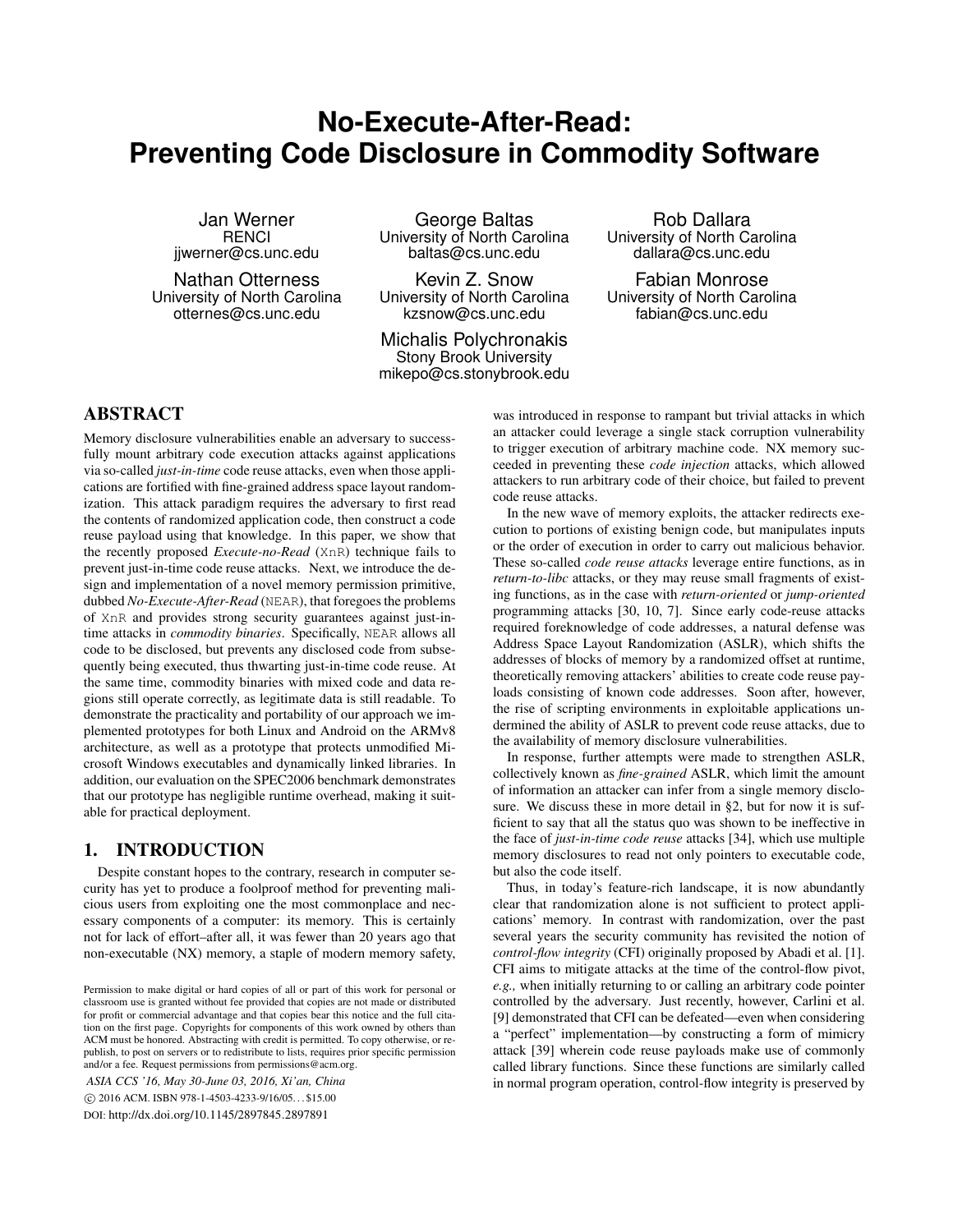these malicious payloads, and thus they fundamentally bypass the CFI protection [15].

Other recent works [3, 4, 17, 12] have proposed additional protections on top of fine-grained ASLR in order to cope with justin-time code reuse attacks. Unfortunately, as we will elaborate on later, these protections either inherently suffer from prohibitively poor runtime performance, have weak or undefined security guarantees, or do not provide binary compatibility to support legacy applications. We instead propose a memory primitive that *allows* disclosure of code, but prevents the subsequent execution of that code. Redefining the problem in this way enables us to forgo all the aforementioned shortcomings while still mitigating just-in-time code reuse attacks. Specifically, we make the following contributions in this paper:

- We introduce the concept of NEAR, a new protection primitive that prevents the execution of previously disclosed code.
- We describe a practical design and implementation of the NEAR primitive using commodity hardware, operating systems and applications.
- We catalog instances of mixed code and data and describe algorithms for reliably identifying and separating a majority of these instances.
- We demonstrate how to leverage the *extended page tables* (EPT) feature on x86, the upcoming Intel Memory Protection Keys (MPK), and ARMv8 memory permissions—all of which support execute-only memory—to provide NEAR capabilities. We also show how to gracefully handle legitimate data reads in code regions.

The remainder of the paper is organized as follows. Background and pertinent related work is presented in §2. We then show that XnR is not effective in defeating just-in-time code reuse attacks in §3. Our goals and assumptions are presented in §4, followed by a description in §5 of the design and implementation of NEAR for various platforms. We provide an extensive evaluation in §6 to demonstrate the power and practicality of our approach. We followup with a discussion of limitations in §7 and conclude in §8.

#### 2. BACKGROUND AND RELATED WORK

The key to understanding our work's motivation and design lies in the complex history of low-level defenses and the attacks warranting them. For brevity, we assume that the reader is already familiar with a typical *code injection* attack, where a snippet of malicious code is written directly into memory, and *non-executable memory* (NX), which prevents such attacks by rendering executable memory unwritable. Instead, we begin by discussing *Address Space Layout Randomization*–a defense that arose to counter *code reuse* attacks, which invoke existing benign code in order to carry out malicious activity.

Address-Space Layout Randomization: The concept of addressspace layout randomization dates back to Forrest et al. [16], but most implementations in current use such as PaX [38] only randomize the starting address of large chunks of contiguous memory (often referred to as *regions*). Unfortunately, these implementations suffer from several serious problems. First, ASLR is susceptible to brute force attacks on 32-bit systems, as the entropy of possible region locations is small [25, 31]. As alluded to earlier, adversaries can also actively take advantage of in-built scripting of applications to defeat this *coarse-grained* randomization via memory disclosure attacks [29, 35]. In short, one leverages the disclosure vulnerability



Figure 1: An adversary first requests that code is disclosed to generate a ROP payload on-the-fly (step ❶), then redirects program control-flow to execute the gadgets of the payload (step ❷).

to reveal the value of a function pointer in a program data section, such as a function callback address on the heap or a return address on the stack. Additionally, one must precompute the offset from the leaked function pointer to necessary ROP gadgets in an offline analysis step. Combining this offset information with the leaked function pointer allows the adversary's script to adjust a predefined ROP payload by adding the offset to each gadget pointer in their payload. Fundamentally, leaking the value of a single code pointer in the data section provides enough information for one to *infer* the location of ROP gadgets.

Fine-grained randomization, on the other hand, seeks to limit or completely prevent the adversary's ability to infer the location of ROP gadgets given known code pointers. Many fine-grained ASLR approaches have been proposed [26, 21, 41, 18]. The idea underlying all of these works is to not only randomize the memory region locations, but also to shuffle functions, basic blocks, instructions, registers or even the overall structure of code and data. While each instantiation of fine-grained randomization may carry out different subsets of these actions, all implementations achieve their goal of enforcing a policy to prevent the adversary from simply calculating ROP gadget locations using offsets from a single leaked code pointer. Unfortunately, this policy was shortly thereafter shown to be insufficient in preventing all types of code reuse.

Just-in-Time Code Reuse Attacks: Snow et al. [34] demonstrated a new attack paradigm in which the attacker doesn't only leak the *location* of code, but also *the code itself*. Figure 1 gives a high-level overview of this type of attack. In step  $\bullet$ , a memory disclosure vulnerability is first invoked to obtain a code pointer in a similar manner to attacks bypassing coarse-grained randomization. The major change in the behavior of just-in-time code reuse attacks comes in what follows–rather than attempting to infer locations of ROP gadgets, the attack recursively reads and disassembles code pages in order to find both potential ROP gadgets and references to further code pages. In step  $\Theta$  of Figure 1, the attack combines discovered gadgets into a new ROP payload and executes this payload in order to carry out the malicious behavior requested by the attacker. This attack is fundamentally enabled by the attacker's ability to read actual code in addition to code pointers, so a knee-jerk reaction is to design a method for making code regions executable but not readable, preventing the disclosure in step ❶.

Execute-only Memory: Along these lines, a number of defenses have been proposed to prevent the disclosure step of the just-in-time code reuse attack by inhibiting step ❶. Two general approaches have been explored: either inhibit the ability to recursively discover additional code pages or prevent the reading of code entirely. Backes and Nürnberger [3] presented an example of the former, which eliminates pointers in code to additional executable pages. This is accomplished by forcing all code-to-code references to go through an additional translation step, where offsets are stored in a table unavailable to the attacker. This approach has several drawbacks, however. First, it requires access to source code in order to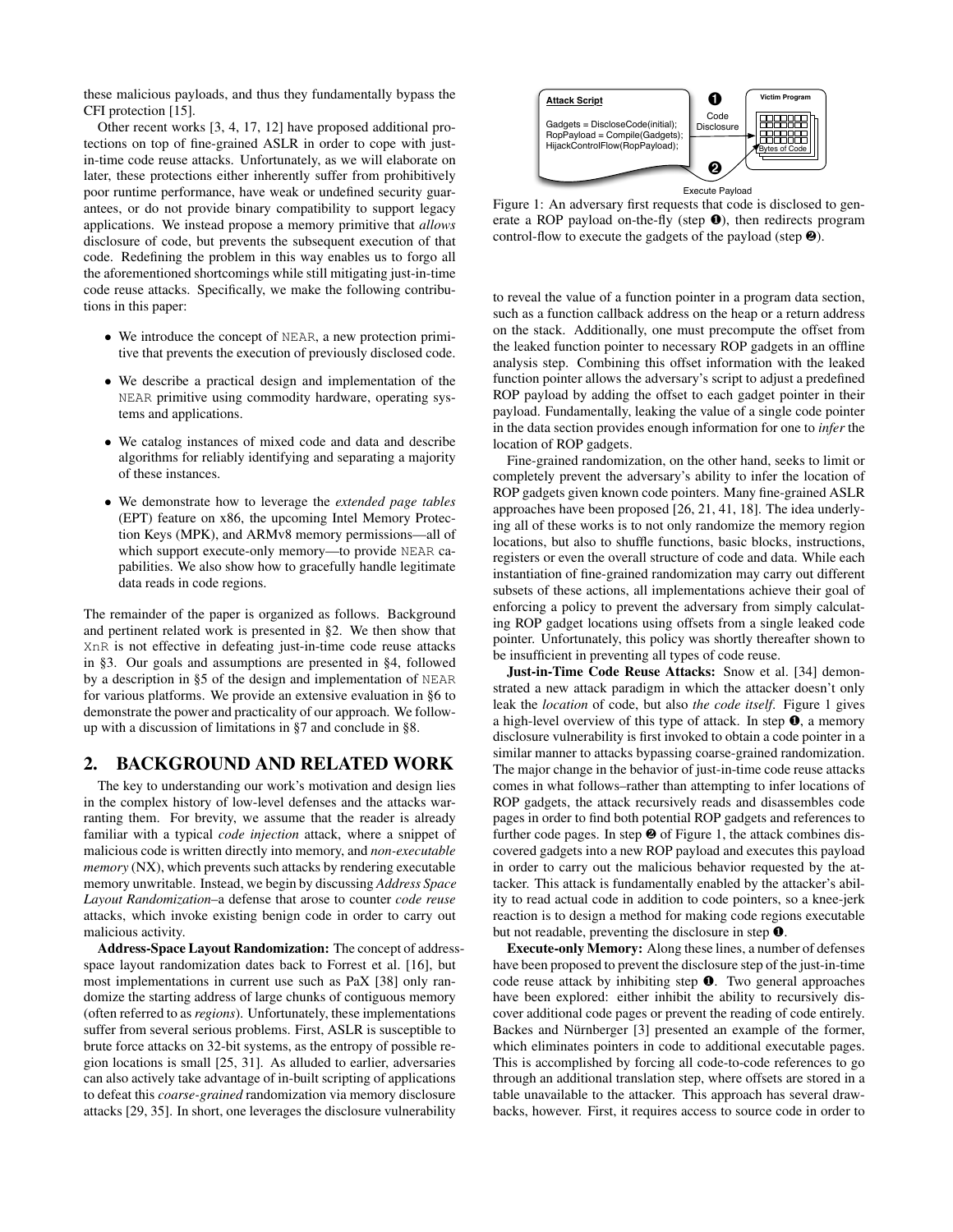achieve the necessary transformations. Second, it requires use of the x86 segment registers, which are not only being phased out in x86-64 hardware, but also are already in use in Microsoft Windows for several other essential operations. Finally, the greatest weakness of the work proposed by Backes and Nürnberger [3] is the fact that it fails to account for multiple code pointers in non-executable memory, such as return addresses on the stack or function pointers on the heap. Davi et al. [13] demonstrated that such code pointers on the stack and heap are sufficient for constructing a just-in-time code reuse payload, even if code pointers in executable memory are ignored. Davi et al. [13] proposed a strategy to account for this weakness which relies on code-path randomization, but this also requires the existence of secret data regions, which is not necessarily feasible in practice.

Backes et al. [4] attempt a different approach, called XnR, which directly blocks reading from executable memory, even assuming the adversary knows the locations of code pages. They note that x86 and ARM architectures do not provide hardware support for execute-only memory, so their solution attempts to emulate executeonly memory in software. They do so by blocking all accesses to executable regions of memory, so that any access will cause a page fault in the kernel. Within the page fault handler, a process is terminated if the access is due to a read, or allowed if the access is due to execution. In order to improve performance, XnR can be configured to allow a sliding window of several accessible pages at a time, where, as newer pages are accessed, older pages within the window are made inaccessible again.

While XnR [4] is interesting in theory, it suffers from a number of practical weaknesses that are completely overlooked. Intuitively, multi-threaded applications that make use of many libraries will necessarily jump between code pages (*e.g.,* when switching threads or calling APIs) with a higher frequency than the single-threaded, self-contained, programs used in their evaluation. A much bigger problem, however, is the failure to *directly* address applications that contain data mixed into the code section, which has significant performance and security implications. Mixed code and data occur for a number of reasons discussed in §5. Rather than attempting to eliminate this challenge, XnR increments a counter for each first instance of a code page read while decrementing on execution. The application is terminated if some threshold is reached, presumably indicating that too many code page reads have occurred. Not only do the authors fail to provide a threshold value, but this thresholding is ill-conceived. We further elaborate on these problems in section §3 with a systematic evaluation of the effectiveness of the approach proposed by Backes et al. [4].

Gionta et al. [17] present another implementation of executeonly memory, but, unlike Backes et al. [4], dedicate significant effort to dealing with readable data in code sections. This approach requires making use of symbol information and disassembly to identify data in code sections prior to runtime. During runtime, execute-only memory is achieved by placing all data and all code in separate caches for executable and data memory. Unfortunately, many modern processors no longer have separate code and data caches, making this approach impractical. Additionally, the necessary static analysis can not always identify all possible pieces of data in an executable, potentially requiring manual identification of code and data for complex closed source binaries.

In Readactor, Crane et al. [12] also make use of execute-only memory, but guarantee code and data separation by instrumenting the LLVM compiler to emit code-only and data-only sections. Enforcement logic is therefore greatly simplified, as any read from a code section can be treated as malicious. Readactor makes use of Intel's Extended Page Tables (EPT) for hardware enforcement of execute-only memory. Being a compiler modification, however, means that this work requires access to source code and can not support legacy closed-source software.

Brookes et al. [8] also provide execute-only memory support, but has a slightly differing objective of protecting kernel code pages, and therefore would not prevent userspace just-in-time code reuse attacks. Like Readactor, ExOShim [8] makes use of Intel's Extended Page Tables to support execute-only memory.

Widespread Adoption Criteria: Despite decades of research into application defenses and a torrent of proposed approaches, only a handful of techniques have ever been widely adopted. Szekeres et al. [36] examine the criteria for widespread adoption and find three main factors affecting the outcome: (1) protection, (2) cost and (3) compatibility. Thus, we align our design and implementation with these factors. Specifically, we aim to enforce a strong protection policy that prevents control-flow hijacking with the combination of DEP, fine-grained ASLR and NEAR. Our design ensures that acceptable performance overhead is achievable. We also impose a requirement of *binary compatibility* with modularity support, as Szekeres et al. [36] note that defenses requiring source code, recompilation, or human intervention are impractical, unscalable and too costly. We note that no prior work meets all these criteria. Oxymoron [3] and XnR [4] do not strongly enforce the execute  $oplus$  read security policy, while the approach of Gionta et al. [17] requires human intervention for closed-source software and Readactor [12] requires source code and recompilation.

## 3. ON THE INEFFECTIVENESS OF XnR

To highlight the fundamental limitations of the XnR approach, we now present a detailed performance and security analysis of the approach described by Backes et al. [4]. To perform that analysis, we implemented a Windows kernel module following the guidelines given in the paper (as well as those observed in the Linux kernel patch made available by the authors); unfortunately, even after repeated requests, we were not able to obtain their Windows implementation. Our implementation includes support for 32-bit Windows because the just-in-time code reuse attacks presented by Snow et al. [34] targeted this platform.

#### 3.1 On Performance

First, we revisit the performance analysis using the same CPU SPEC 2006 [20] benchmark programs listed in Figure 6 of the XnR paper [4]. The results of our tests are shown in Table 1.

The performance overhead that we observed for  $bzip2$ ,  $mcf$ , hmmer and astar benchmarks is similar to the results presented by Backes et al. [4]. However, two of the benchmarks, namely sjeng and h264ref, incur a significantly higher performance penalty for the recommended window size of  $n = 8$ . Some indication that these programs cause higher overhead is depicted in the original paper (i.e., s jeng induces a 25% overhead at  $n = 2$ ), but no details are given. We observed that the page faults caused by the data reads induced significantly higher overhead than the faults caused by code execution.

To help the reader better understand the cause of the increase in overhead, we present the distribution of page faults observed in a 20 second time frame after starting the benchmark. The results are shown as a heat-map in Figure 2 for a window size of  $n = 8$ . Each dot represents an access to the specific page outside of the "sliding window" that resulted in a page fault. The darker the color, the more page faults that were induced. Notice that there are clearly more than 8 frequently accessed pages active within a small window of time. The dark horizontal bands in Figure 2 represent the page faults on the pages that are rapidly evicted and added to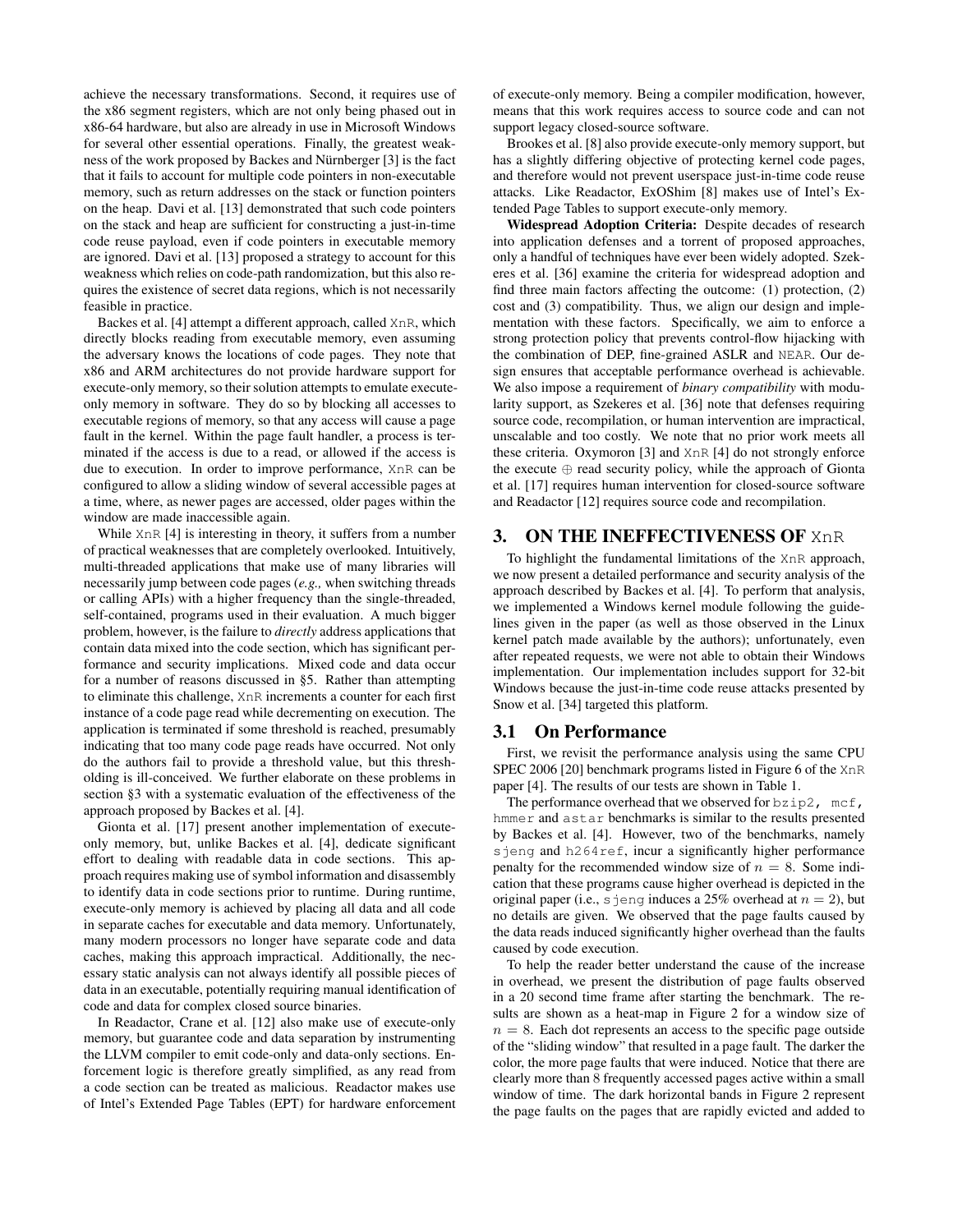| <b>CPU SPEC</b> | <b>XnR</b> | $XnR-32$  | Overhead | Execute  | Read     |
|-----------------|------------|-----------|----------|----------|----------|
| Benchmark       | off        | $(n = 8)$ |          | Faults/s | Faults/s |
| bzip2           | 466        | 449       | $0.5\%$  | 325      | 101      |
| mcf             | 247        | 249       | 1.1%     | 15898    | 26       |
| astar           | 322        | 328       | 1.7%     | 16096    | 305      |
| hmmer           | 591        | 605       | 2.7%     | 72302    | 1937     |
| h264ref         | 524        | 1187      | 126.5%   | 876872   | 24964    |
| sjeng           | 506        | 3166      | 526.5%   | 16548    | 196164   |

Table 1: CPU SPEC 2006 benchmark results



Figure 2: Fault distribution. Gaps in page numbers are due to the specific mapping of modules (e.g., h264ref vs ntdll).

the "sliding window" in every epoch. The presence of those bands demonstrates that the "sliding window" approach based on the code locality assumption is only valid for a small set of applications whose main code path fits completely within the "sliding window." In Figure 2, the code pages in the  $0x00A60 - 0x00EBB$  range belong to the h264ref application, whereas pages in the range of  $0x756A5 - 0x7769A$  belong to system libraries (ntdll.dll, kernelbase.dll) used by h264ref.

The observant reader would notice that read faults seem to incur a higher penalty that execute faults in Table 1. To better understand why the read faults cause higher performance overhead we performed a static analysis of the sjeng benchmark. We found that some of the jump tables being read by these programs are not located within the page containing the instructions referring to them. Examining the number of mis-predicted branches, we surmise that the high cost of read faults stem from the processor instruction pipeline flushes.<sup>1</sup> In short, these findings indicate that code locality plays a tremendous role in the performance of XnR.

## 3.2 On Security

Recall that from a security perspective, the heuristic of Backes et al. [4] (that allows code pages to be read, as long as the number of read operations does not exceed some unspecified threshold) claims to defeat just-in-time code reuse attacks. To assess this claim, we experimentally determined the threshold value for running Internet Explorer 10 and navigating to www.google.com. In this case,  $n$  is set to 8, as this is the smallest window size where the application correctly operates, and no threshold is chosen. The maximum value observed is then selected as the threshold needed by XnR. Our analysis (shown as the blue line in Figure 3) reveals that the counter quickly peaks to 2487, meaning that there are 2487 consecutive read operations from distinct pages made by a short section of code reading the imports and export directories for various libraries used by IE. The counter value fluctuates as instructions on accessed pages are read or executed. Deeper inspection revealed that the number of execute operations that decrease the counter value is on average 5.9 times higher than read operations. Per the methodology suggested by Backes et al. [4], we set the threshold value of 2487 for the window size  $n = 8$  for the subsequent security analyses.

In accordance with Backes et al. [4], the idea is that if the threshold value is exceeded during a just-in-time code reuse attack, XnR will terminate the process and thwart the attack. To test this assertion, we recreated the just-in-time code reuse attack described by Snow et al. [34] by leveraging a memory disclosure vulnerability (CVE-2013-2551) in Internet Explorer 10 on Windows 8. The attack first sprays the heap with objects, then sets the length of an array within one of those objects to the maximum 32-bit integer (the vulnerability lies in the fact that one can set an arbitrary length for this array), thus enabling one to disclose memory at any address by indexing into the array. We read just past the array's original boundary—into data representing the subsequent object to obtain a virtual table (vtable) address. The initial code pointer is disclosed from the vtable contents to initialize the memory mapping step described by Snow et al. [34]. The first page of code is read byte by byte, additional code pointers are identified from a disassembly of that page, and this process is recursively applied until no new pages are identified. The attack successfully discloses 599 pages, constructs the code reuse payload (which simply executes the Windows calculator) and transfers execution to the payload without ever approaching this threshold.



Figure 3: JIT-ROP memory disclosure over time;  $n = 8$ . Best viewed in color. Benign application (blue), JIT-ROP attack (red).

<sup>&</sup>lt;sup>1</sup>To arrive at this finding we used the MIS-PREDICTED-BRANCHES counter available using the Intel Vtune Amplifier toolkit. [24]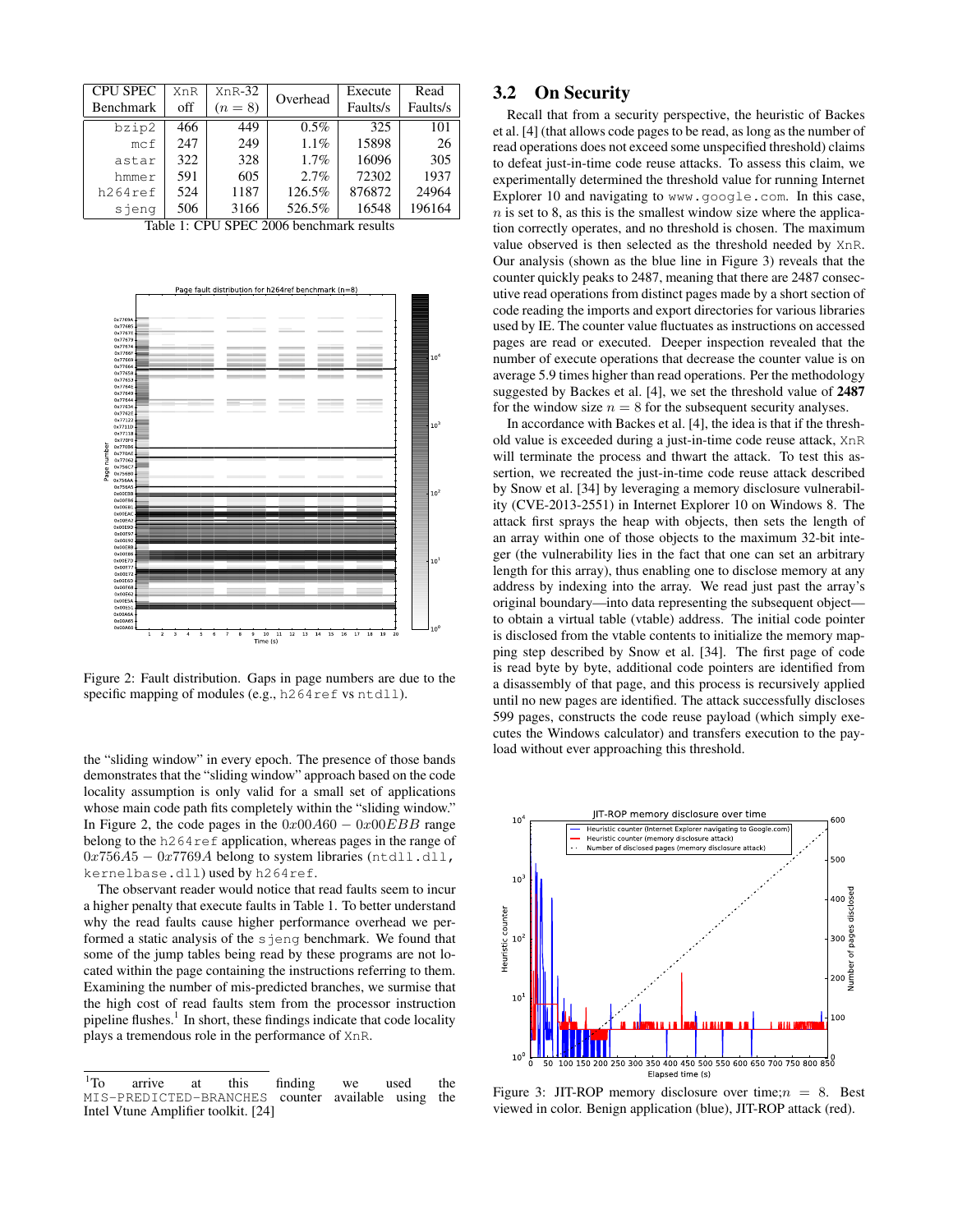The red line in Figure 3 shows the counter as the attack proceeds. The number of pages disclosed by the attack is also depicted on that graph. The first spike in the counter is similar to that observed when simply visiting www.qooqle.com, while the second occurs during an early stage of the attack where the heap is manipulated. The counter never substantially increments during the attack due to the fact that there exists a code path consisting of more than 8 pages that is executed between subsequent disclosures of each byte. That is, while the counter increments once for each byte disclosed, it also decrements one or more times while executing code in-between those disclosures.



Figure 4: JIT-ROP attack that includes the execution of nop instructions per byte read during the attack. Best viewed in color.

Notice that even in this simplistic case with one benign application (IE), there is no threshold value that could be set to thwart the attack without incurring false positives with IE. Just visiting www.youtube.com, for example, the counter would need to be set to 4953 at  $n = 8$ . We experimented with a number of sliding window sizes, but found no threshold value that could be set for  $n$ up to 5000 that would thwart just-in-time code reuse.

Lastly, we modified the original JIT-ROP attack to additionally execute a series of nop instructions after every byte read. To focus in on just the read operations, we set  $n$  to 2500; which is the first value at which the movement of the counter mirrors the read faults. The results are shown in Figure 4. The shaded region shows that the counter never surpases the read faults (which directly influence XnR's choice of a prescribed threshold value) because the execution of the nop instructions (green dotted lines) force the counter to decrease. The number of nop instructions executed can be arbitrarily set, thereby making it impossible to set an appropriate threshold that would not result in exceedingly high false positives, even for simple benign applications. Consequently, we argue that XnR offers little, if any, protection against just-in-time code reuse attacks.

## 4. GOALS AND ASSUMPTIONS

We now turn our attention to the overall goals and assumptions we impose on our approach. We deliberately attempt to align our goals with the criteria set forth by Szekeres et al. [36] and, in doing so, ensure our approach is practical for widespread adoption. Specifically, we design NEAR to have:

- Strong Security Policy: NEAR's security policy should prevent all control-flow hijacking attacks that result in arbitrary code execution.
- Strong Security Policy Enforcement: Our approach should guarantee this security policy by using DEP to prevent code

injection, fine-grained randomization to prevent code reuse, and NEAR to prevent just-in-time code reuse. Note that NEAR does not prevent code disclosure, but rather prevents the arbitrary code execution that occurs when the adversary attempts to execute their gadgets.

- Binary and Module Compatibility: NEAR should protect closed-source commercial off-the-shelf (COTS) binaries without the need for symbols or other debug information. Further, complex multi-threaded applications using shared libraries, such as web browsers and document readers should be fully supported. JIT-ROP operates on such applications, and so must we.
- No Human Intervention: NEAR should not require human intervention at any step. Once deployed, any application can be protected without the need for any application-specific pre-computation or manual analysis.
- Negligible Performance Overhead: NEAR should have an average performance overhead inline with the recommendations of Szekeres et al. [36]. Memory overhead should be negligible as well.
- Application-Wide Protection: The NEAR primitive should be tunable on a per-application basis such that only userspecified applications are protected to avoid a system-wide performance penalty.

We make several necessary assumptions in this work to support these goals. In particular, we assume the following applicationlevel defenses are already in place for each protected process:

- Non-Executable Memory: We assume that writable data sections of application memory, such as the heap and stack, are non-executable and that executable regions are not writable. This protection is widely available–called DEP in Windows, or W⊕X in Linux. Thus, one can neither rewrite existing code or directly inject new code into a protected application.
- JIT Mitigations: We assume JIT-spraying [6, 27] mitigations such as JITDefender [11] are in place—that is, one cannot successfully convince an in-built JIT compiler (JavaScript for instance) within the vulnerable application to generate arbitrary malicious logic. Combined with non-executable memory, this assumption ensures that the adversary does not have any avenues for directly injecting malicious code.
- Fine-grained ASLR: We assume in-place fine-grained randomization is in use for preventing one from inferring the location of gadgets from a leaked code pointer alone. Furthermore, we assume once executable code has been loaded into memory and randomized using in-place fine-grained ASLR, it is not unloaded from memory.

On the Necessity of Fine-grained Randomization: We emphasize that the assumption of fine-grained randomization is not unique to our approach. Indeed, all the aforementioned works on execute  $\oplus$  read [3, 4, 17, 12] implicitly or explicitly rely on a strong fine-grained randomization implementation. To understand why, consider that the goal of this line of defenses is to prevent one from disclosing instructions on code pages. However, without finegrained randomization the adversary does not gain any new knowledge from reading the contents of code pages. That is, the use of *coarse-grained randomization*, which randomizes module locations as a single large block of memory, only forces the adversary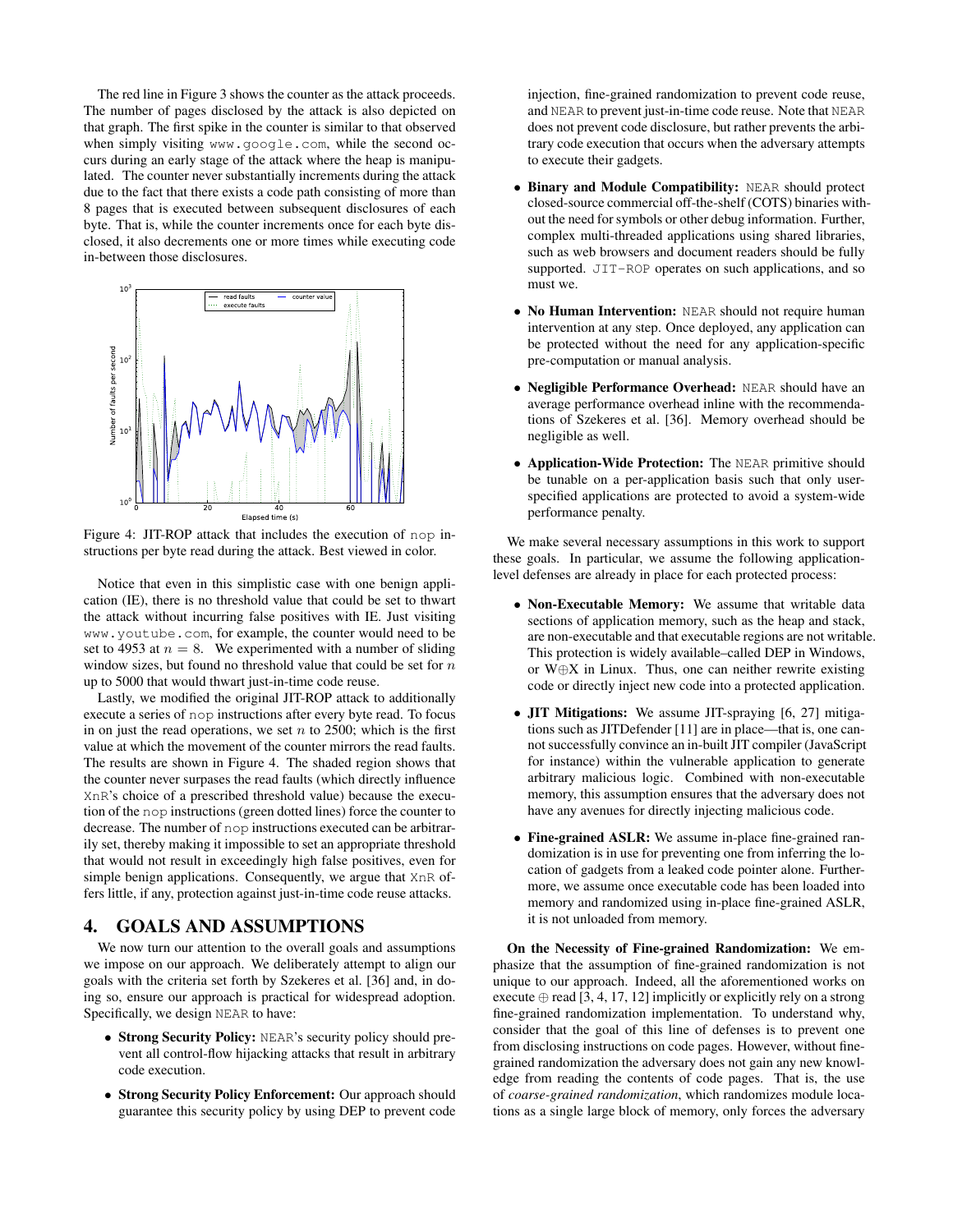to leak the value of a single code pointer from a data region. Gadget locations can then be computed with a relative offset from the disclosed pointer without reading any code page. Thus, any execute ⊕ read defense is moot without a strong fine-grained randomization implementation forcing the adversary to disclose code pages. We note, however, that fine-grained randomization is still an active area of research orthogonal to our own work and further discuss the state of this research in §7.

Given that non-executable memory and JIT mitigations are already widely deployed, and some practical prototype fine-grained randomization schemes have been described and publicly released [26], we argue that these assumptions are quite realistic. In turn, we define the attacker by assuming an adversary with extraordinary (but achievable) capabilities:

- Repeated Memory Disclosure: We assume the adversary can leak the value of any address in the vulnerable application's memory. Moreover, one can repeatedly apply this memory disclosure to reveal an arbitrary number of bytes. We impose no restrictions on how this memory is disclosed, *e.g.* it could be conveyed through in-built scripting (as with JIT-ROP), leaked over a network service (as with the Heart-Bleed SSL vulnerability), or through some other means.
- Memory Map Knowledge: We assume the adversary has a means of learning the overall memory layout of the active instantiation of the vulnerable application. That is, one can use the memory disclosure vulnerability without risk of inadvertently causing a memory access violation when reading an invalid address.
- Control-Flow Hijacking: We assume that the adversary can hijack program control-flow, *e.g.,* via overwriting a function return address, virtual table pointer, function callback pointer, or some other means. Further, we assume the adversary can use this hijacking to appropriately perform a *stack pivot* to attempt to execute any code reuse payload that may be generated.

Next, we describe our approach to achieving the aforementioned goals in face of a skilled adversary.

## 5. OUR APPROACH

As alluded to earlier, merely forbidding read access to program code regions fails to address the fact that commodity binaries and libraries contain data embedded within their code sections. Indeed, ignoring this challenge leads to a false sense of security, as demonstrated in §3. Thus, we take an approach that allows such data to be read, but prevents the subsequent execution of any data read from an executable region. Our memory permission primitive, coined *no-execute-after-read* (NEAR), ensures the following property: *code or data can be executed if and only if it has not been previously read*. As a result, gadgets revealed via memory disclosure cannot be later executed, hence preventing just-in-time code reuse. Independent from our work, Tang et al. [37] proposed a concept (albeit for the x86 platform only) that shares similar design principles with ours. We return to a comparison in §6.

While the NEAR principle is simple in theory, a number of challenges need to be overcome, not the least of which is the seeming lack of hardware features to support an efficient design. In what follows, we describe our design and implementation of NEAR to overcome these challenges and meet the goals set forth in §4.



Figure 5: Workflow of NEAR enforcing application protection.

## 5.1 Protected Program Workflow

Prior to detailing specific hardware features beneficial for our design, we first discuss the overall application workflow we aim to produce with a NEAR-protected application to convey the overall strategy. Figure 5 depicts this workflow, wherein a protected application both makes use of legitimate intermixed code and data and is also exploited by a just-in-time code reuse style attack wherein code is first disclosed, then later executed as a ROP gadget.

Beginning with a legitimate *code disclosure*, the NEAR primitive is notified that the application is attempting to read byte(s) on a code page. As we further elaborate on in the next section, this notification is implemented by forcing a *read exception* on every code page read. Our security policy is enforced by replacing the data read with invalid opcodes. To do so, we allow the read to occur, then force the CPU to single-step, *e.g.* via the machine trap flag feature. Upon regaining control, we read application register state and disassemble the instruction that performed the read. The instruction opcode and operands inform our system of the location and the size of the data read. Then, we save the original data bytes read (within a kernel data structure) and overwrite those bytes in application code with invalid opcodes. We call this process the *data-swap*. As a result, a later execution of those bytes causes an invalid opcode exception and the process is terminated, thus preventing the use of leaked code in a code reuse attack.

On the other hand, if those bytes are read again—due to legitimate program data embedded in the program code region, such as a jump table—we gain control once again through a read exception. At that point we swap the invalid opcodes with the original data and once again use the machine trap flag to allow reading the original data. Data-swapping allows us to gracefully handle legitimate embedded data in commodity applications. This does not compromise security because no code byte that is read at any point during process execution can later be executed and used in an attack. However, our approach introduces performance overhead associated with data reads in the code section. Indeed, each byte, word or double word of data that is read leads to costly read exceptions at run time. We examine the cost of data-swaps in Section 6, but now turn our attention to techniques for implementing code read exceptions on commodity hardware.

#### 5.2 Code Read Notification

The goal of this step is to provide a mechanism in which our system is notified each time a code page is read. This presents a challenge, as the memory management units available with x86 and x86-64 CPUs do not provide permissions at this granularity. *That is, any memory page marked as executable is required to also*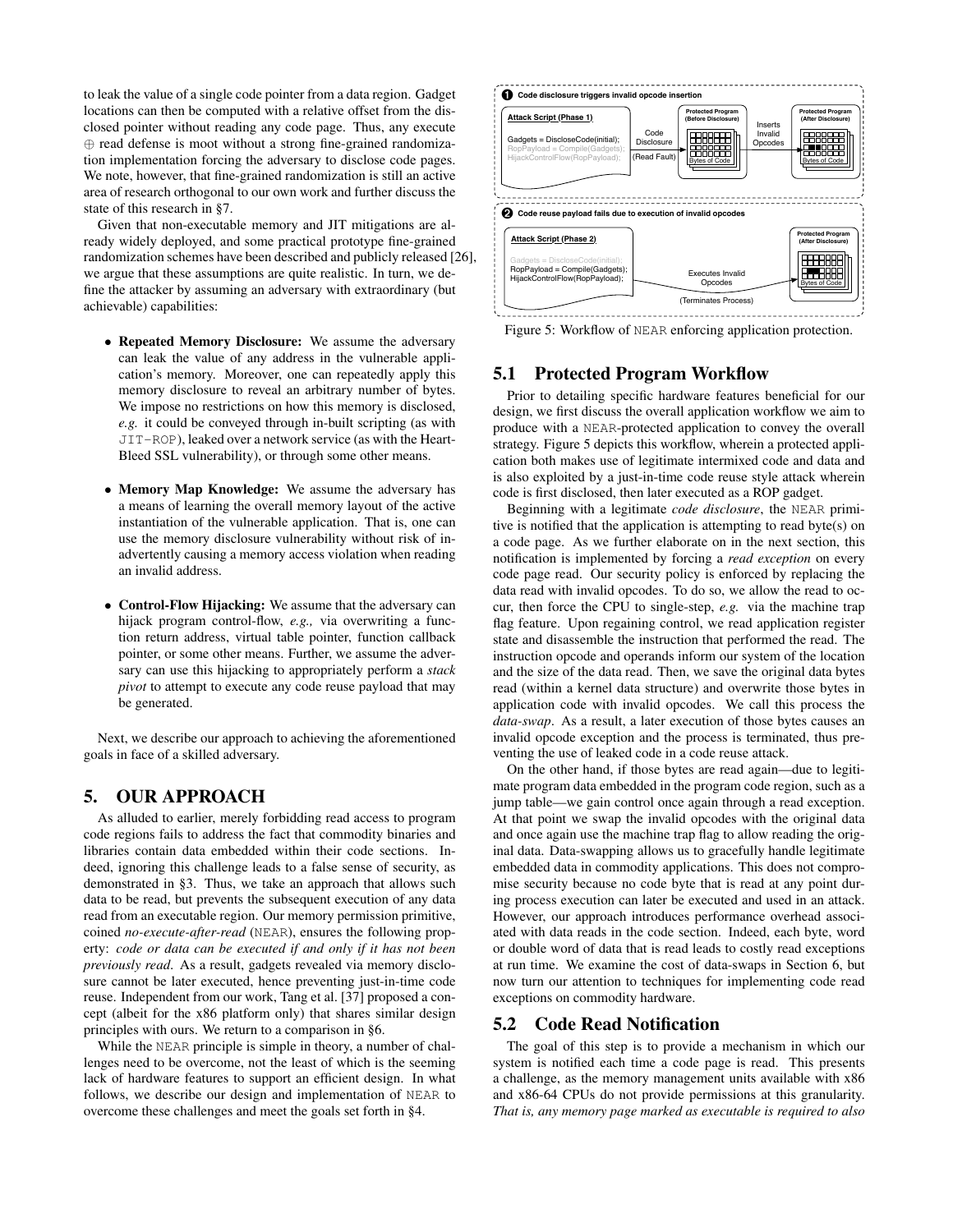*be readable.* Past approaches have proposed marking pages as completely inaccessible to receive kernel-mode faults when code is read (as in the work of Backes et al. [4]). Unfortunately, that approach requires that at least one page, the currently executing page, is available for both execute and read. In practice, more than one page must be made available to remain performant. Further, we seek an approach that does not leave any code accessible to the adversary whatsoever, much less an entire page of code. In what follows, we describe several techniques for implementing code read notification on x86, x86-64, and ARM architectures.

#### *5.2.1 Enforcing* NEAR *on x86*

On this architecture, we take advantage of the fact that read, write, and execute permissions can be individually applied using the dedicated virtual machine extension called Extended Page Tables (EPT) [22]. EPT maps physical memory pages for hardware virtualized guest virtual machines (VMs).<sup>2</sup> Thus, this approach applies to hardware virtualized VMs, but non-virtualized systems can also leverage EPT by starting a thin hypervisor and transparently virtualizing the running system as the so-called "host domain."<sup>3</sup>



Figure 6: Using Extended Page Tables to implement support for code read notification on the x86 architecture.

This hypervisor approach, combined with a host-level kernel module, marks physical pages representing the code of protected processes as execute-only. We identify code regions to protect by first hooking the kernel's page fault handler. We use this hook to observe all page faults and identify code pages as they are made available to the process. We note faults that move a page from the not-present state to the present state, have the execute bit set, and belong to a process we wish to protect. When all these conditions occur we instruct the hypervisor to protect the given physical page. We protect the page by marking it as execute-only using EPT.

One problem with this approach is dealing with shared libraries. By protecting a shared page in one process, all other processes using this library would also be protected. Since our goal is to only protect a subset of processes, we require a solution to this problem. At first we attempted to allocate a copy of the faulting page and assign it to the protected process. This approach works on Linux (as a source code modification), but unfortunately the Windows kernel performs checks within strategic memory management functions to verify the consistency of pages used. When an inconsistent state is observed the OS faults and a reboot is required. This path is therefore infeasible without the ability to modify the closed-source Windows kernel. When a not-present fault occurs on Windows, we instead change the fault reason to a write fault and call the system's original fault handler. Since shared pages are marked with copyon-write (COW), the system fault handler creates a new page copy on our behalf. In doing so, it also handles all the necessary changes to ensure a consistent page-mapping state.

Figure 6 gives a high-level overview of how this hypervisorbased approach is implemented on x86 Windows. We evaluate the performance of this implementation in §6. While this approach works in practice, the use of virtualization has performance implications and overly complicates the seemingly simple task of providing code read notifications. Fortunately, upcoming hardware features on the x86-64 architecture offer a more straightforward path towards this goal. Unlike prior work [37, 4, 12], we show how our approach can be readily adapted to other architectures.

#### *5.2.2 Enforcing* NEAR *on x86-64*

Upcoming 64-bit Intel processors include a feature called *Memory Protection Keys* (MPK) [19], which enables finer-grained control of memory protections by userspace processes. MPKs are applied to individual pages of process memory [23]. There are 16 possible keys, and each key supports enabling or disabling writing and accessing whichever pages it is applied to. As applications are unable to directly modify page tables, they cannot directly change which protection keys are applied to which pages. Applications can, however, modify the *meaning* of each of the 16 memory protection keys, by writing to an application-accessible 32-bit register, where each key is assigned one bit to enable or disable writing and another bit to enable or disable reading. Of particular importance, however, is that if both bits are cleared instruction fetches are still enabled, making the memory execute-only as long as the pages would have been otherwise executable. Thus, we anticipate that moving forward, MPKs provide a simpler and more efficient mechanism for implementing code read notification than the aforementioned hypervisor approach. Unfortunately, this hardware is not yet available. Instead, we noted that recent ARM processors include functionally similar features (for our purposes), and thus we implement an ARM version of NEAR to both showcase the portability of our approach and to elaborate on how one could leverage MPKs in the future.

#### *5.2.3 Enforcing* NEAR *on ARMv8*

The ARMv8-A architecture offers several important benefits over earlier ARM processors, but most importantly for NEAR, it is the first version of ARM processors that offers hardware support for execute-only pages. That is, the memory management unit directly supports the ability to mark memory as execute-no-read. This means that NEAR on ARMv8 only requires kernel modifications to enable the new protection (that is, no hypervisor is needed). While ARMv8, announced in 2011, is still a relatively new architecture, it is the first 64-bit ARM processor and seems likely to see increased usage in the future as mobile devices have increased pro-

<sup>2</sup>EPT is the part of the virtualization extensions VT-x and VT-d introduced by Intel.

 $3$ We note that NEAR is compatibile with the commodity hardware virtualization that supports nested virtual machines.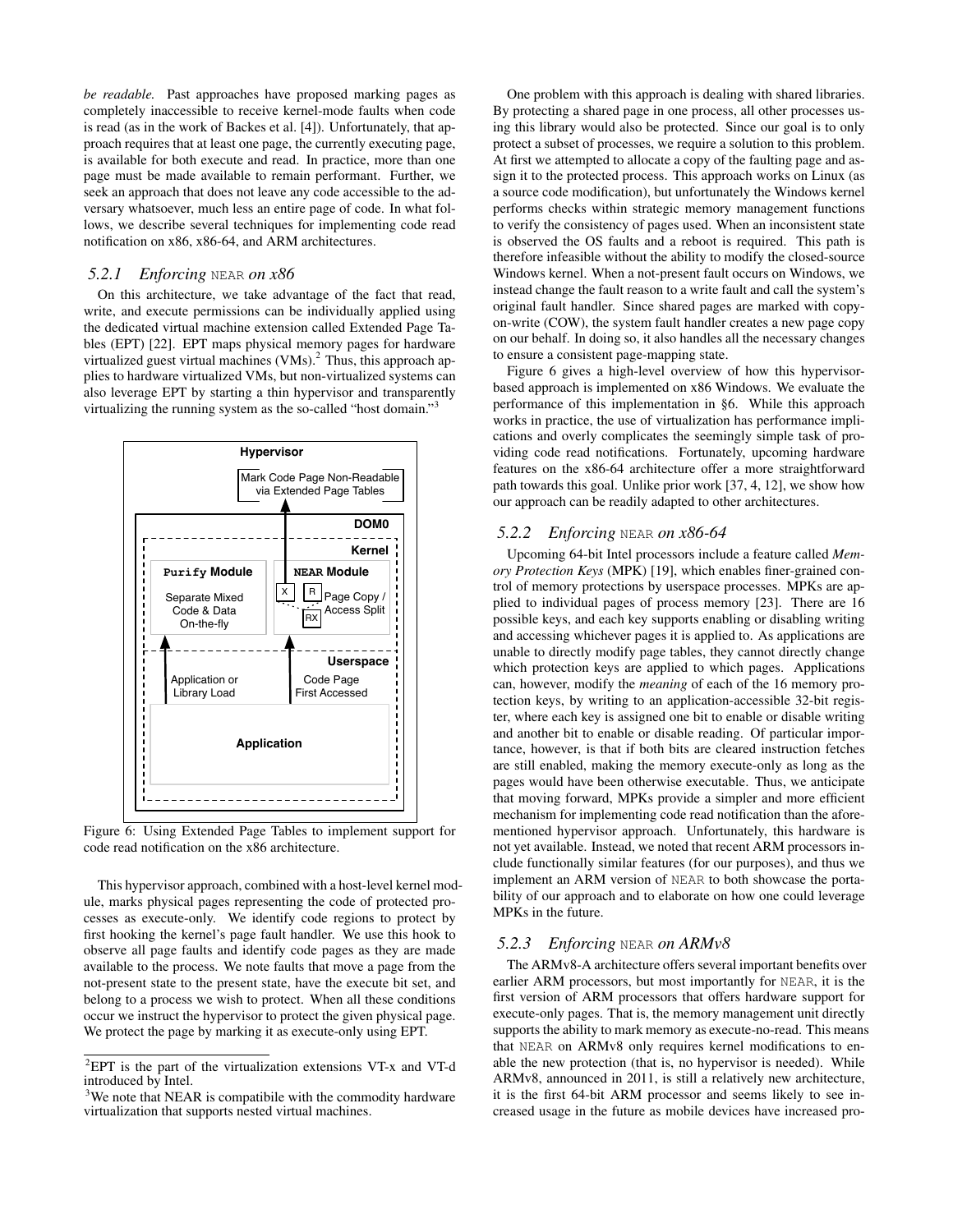cessing requirements and support greater amounts of memory. Several devices are already available with ARMv8 processors, including Google's Nexus 9 tablet, which serves as our test platform, and the newest Apple iPad and iPhone devices.

Also of note is the fact that the ARMv8 MMU is usable regardless of whether we build an ARMv7 or ARMv8 version of the application. This means that despite ARMv7 and ARMv8 running in different compatibility modes on ARMv8 [2], applications for both architectures are still using the same memory management unit and have access to the same features. Thus, we can provide NEAR protection for both ARMv7 and ARMv8 applications, so long as the underlying hardware architecture is ARMv8-A.

In summary, the hardware primitives needed to support NEAR are highly portable, and support for these primitives appears to be improving in upcoming hardware revisions. Unfortunately, all of the primitives for supporting code read notification incur a nonnegligible performance overhead in the form of a context-switch on each read, either at the kernel-level for x86-64 and ARMv8, or a virtual machine exit on x86. Therefore, it is imperative that we minimize the total number of code read notifications. To do so, we apply binary code analysis techniques to separate as much code as possible prior to launching an application.

#### 5.3 Separating Mixed Code and Data

The goal of this step is to modify loaded executables on the fly, eliminating data from the executable regions of an application. We call this process *purification* (see Figure 7). This allows us to reduce runtime overhead incurred by programs with mixed code and data protected by NEAR by reducing the total number of code read notifications. Unfortunately, separating code and data on the x86 architecture is provably undecidable [40]. However, a significant amount of research (*e.g.* the work of Wartell et al. [40] and Shin et al. [32]) has been devoted to applying different mechanisms for correctly disassembling x86 binaries.



Figure 7: On-the-fly separation of code and data.

Mixed Code and Data: To highlight the problem of mixed code and data we examine two x86 Windows binaries and one ARM Android native library:

- 1. cryptbase.dll A windows library providing cryptographic primitives to applications.
- 2. h264ref.exe A benchmark derived from a reference implementation of H.264/AVC (Advanced Video Coding) (part of CPU SPEC2006).
- 3. libmozglue.so The native library used to implement the vast majority of Firefox's functionality on Android.

The cryptbase.dll library provides various interfaces to DES and AES encryption routines. The library imports 52 symbols and

exports 12 symbols. The executable region is 30882 bytes and contains 340 ROP gadgets.<sup>4</sup> A static analysis of the binary provides another interesting insight: the code region contains significant amounts of data. Indeed, 45% of the code region is composed of data—namely, the import address table, import table, export table and constant variables. The biggest contributor to data in the code region are constant *S-Boxes* used in the encryption routines.

The second binary,  $h264 \text{ref}$ .exe, used in the SPEC2006 benchmark suite, is built on-demand on the benchmarked machine using SPEC's default Visual Studio compilation parameters. The binary is statically linked and does not contain any initialized data in its code region; it imports functions only from the NTDLL base system library. Despite that, enabling NEAR protection for this particular benchmark results in a significant performance overhead for the non-purified binary. The performance degradation is due to two jump tables located within the code region.

The last binary, libmozglue.so, serves to demonstrate that the problem of mixed code and data is not limited to the x86 architecture, or the Windows platform. On Android, for example, 8 of the 10 most popular applications make use of native libraries that contain data mixed into the library's code regions. Listing 1 highlights one example of this in the Firefox native library for ARM.

Listing 1: Native assembly code from Firefox for Android:

```
0001 baa4 < alloc_set_oom_abort_handler >:
  Read a value relative to current PC.
1 \text{baa4}: 4 \text{b01} 1 \text{dr } r3, \lceil pc, #4 \rceil1 baa 6: 447 b add r3, pc
1 \text{baa8}: 6018 \text{ str } r0, [r3, #0]; R et u r n s f r om t h e f u n c t i o n
1 baaa: 4770 bx lr
   Value to be read after return.
1baac: .word 0x0003461e
```
Data Separation: We opted for a solution based on binary disassembly with additional guidance from metadata available in executable file headers. We implemented these techniques for x86 Portable Executable (PE) executables and libraries. In short, we identify and relocate function Exports and Imports, jump tables, and local function data that is often embedded in code directly adjacent to the function code (as highlighted by the preceding examples). The Exports directory contains the information about the exported symbols of an image. This data is accessed when a process loads a library and populates the Import Address Table and when a process is dynamically loading a library and looking up a specific symbol (for example using LoadLibrary(), GetProcAddress). The imports directory contains information about dependencies on external libraries. This data is used during the process load to populate the Import Address Table. The Import Address Table populated during the image load contains pointers to external functions imported from other dynamically linked libraries. The import address table is accessed during the process runtime every time an imported function is called.

Purification of the above mentioned structures depends on the known addresses of the data structures, which is stored in the binary image header. After the relocation of the Export and Import directories and the Import Address Table is complete, the PE header is

<sup>&</sup>lt;sup>4</sup>Gadgets determined by the ROPShell tool available at http://www.ropshell.com/ropsearch?h= at http://www.ropshell.com/ropsearch?h= e97b4515fc3846cb5c6853c40e71ef28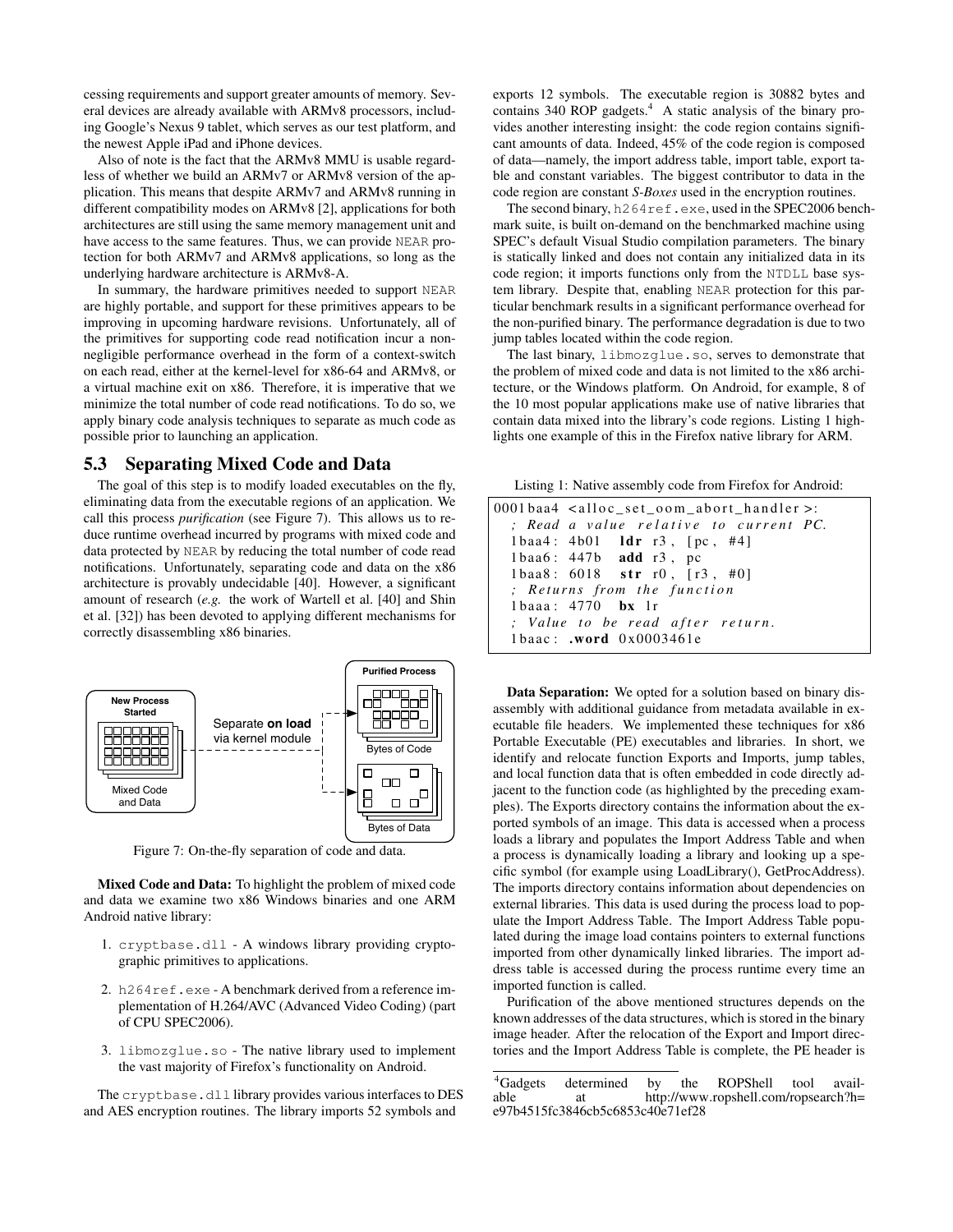

Figure 8: We identify function local variables by performing a backwards disassembly from function entry points (identified via recursive disassembly) until a control-flow instruction is reached.

updated to reflect the added sections and relocated data structures. Details of that process are further discussed in the next section.

Identification of jump tables proved to be more challenging. Jump tables contain the code pointers used to represent C-switch instructions. After inspecting a variety of applications, we observed that the array of pointers generated for a switch statement is usually accessed using the assembly construct of jmp [base + offset \* size of word]. Jump targets located in the jump table are located in the code section to improve the instruction and data fetch locality. Our jump table search algorithm first scans the code section for clusters of two or more consecutive pointers to the analyzed code section. Those clusters are deemed "candidates." To verify the jump table "candidates" the code section is re-scanned in search for jmp instructions referencing the pointer cluster. Verified jump tables are relocated to a new, read-only section and the address used by the jmp instruction is adjusted to reflect the new location of the jump table.

Finally, we identify function-local data by performing a recursive disassembly of the entire binary. First, we identify gaps between known function code. Then, we identify references to data within these gaps and perform a backwards disassembly up to the first possible control-flow instruction (as in Figure 8), with the idea being that valid code preceding the identified data must invoke a control-flow instruction prior to valid data. We label all bytes between the control-flow instruction and the data reference as data. To relocate the data, we move it to a non-executable section and update any pre-existing references to it to point to that new region. Missing references to the data does not cause program errors, as it is still available for the program to read (but not execute) in its original location; any missed references will incur the performance penalty imbued by the code read notification operation.

We note that our code and data separation heuristics are by no means perfect. Thankfully, perfection is not required as imperfect separation has no bearing on the *security* of NEAR. Moreover, as we show in §6 our heuristics prove to be quite practical for meeting our performance and compatibility goals.

## 5.4 Platform Integration

To demonstrate the portability and practicality of NEAR on commodity systems, we implemented prototypes on Windows, Linux and Android for x86 and ARMv8. In what follows we detail the engineering of NEAR on each platform to ensure that future research efforts can reproduce our results.

#### *5.4.1 Windows Prototype on x86*

This prototype implementation operates on 32-bit Microsoft Windows 7, although nothing prohibits the overall approach from functioning on other platforms, *e.g.* Linux or with a 64-bit architecture. For simplicity, NEAR is implemented with two Windows kernel modules—the *hypervisor* module and the *purification* module. The hypervisor module implements a thin hypervisor that supports running the host as a "host domain," as described in §5.2. In addition to providing the hypervisor functionality, this module also hooks the system fault handler by installing a JMP hook at the *MmAccess-*Fault function entry. The Capstone library<sup>5</sup> provides kernel-mode disassembly which we used to determine the operand size of code read operations. Protected processes are configured via a Registry key entry specifying executable names to protect and, when started, are tracked at runtime via their process ID. The hypervisor module is composed of 2824 lines of new kernel-level C code.

The purification module handles all separation of mixed code and data as described in §5.3. As previously alluded to, we implemented purification as a kernel module in order to provide this functionality on-the-fly as processes and shared libraries are loaded. This on-load functionality is essential to its practicality, as manually purifying each binary and library offline (as done in Heisenbyte [37]) is prohibitive, due to possible human errors and sheer volume of binaries requiring purification. This module triggers its code purification routine using hooks on *ZwCreateFile*, *ZwOpen-File*, *ZwCreateSection*, *ZwOpenSection* and *ZwMapViewOfSection* system calls. The hooks are installed by replacing their entries in the System Service Descriptor Table (SSDT). NTDLL is purified early in the boot process by hooking *PspLocateSystemDll* with a JMP instruction at function entry. To do so, we replace the given location string with a path leading to our purified version of NTDLL. Finally, since the Windows kernel verifies integrity of loaded libraries, we temporarily disable these checks when loading a purified library by toggling the *g\_CiEnabled* kernel variable. The purification module consists of 2500 lines of new kernel-level C code.

#### *5.4.2 Android and Linux Prototype on ARM*

To implement code read notifications on ARMv8-A we patched the Linux and Android (for Nexus 9) kernels to make use of the execute-only permission. To do so, we defined the execute-no-read permission bits in *pgtable.h*. Next, we inserted a call to our own code into do\_page\_fault in *fault.c*. We handle page faults only when they are due to an attempted read of an execute-only region of memory; all other cases are handled as before by the kernel. We also inserted our own code into single\_step\_handler in *debug\_monitors.h* and do\_mmap\_pgoff in *mmap.c* to, respectively, handle single step faults and to apply execute-only permissions to executable sections of files as they are being loaded into memory. Our changes to the kernel consist of about 1000 lines of code.

The high-level procedure for handling a page fault in the NEARenabled ARM Android kernel is similar to the procedure used in our x86 Windows prototype–we restore the original copy of a page's data (or make a copy for a given page if we have not previously) and set the page's memory permissions to allow it to be read. Next, we set the userspace process to single step and return from the page fault. After the read completes, we catch the single step fault, restore the page's execute-only protection, and replace the data being read with invalid opcodes.

One area in which our ARMv8 prototype differs from our x86 version is that, for some simple instructions, we may choose to emulate the read operation directly in the page fault handler. This

<sup>5</sup>Available at http://www.capstone-engine.org/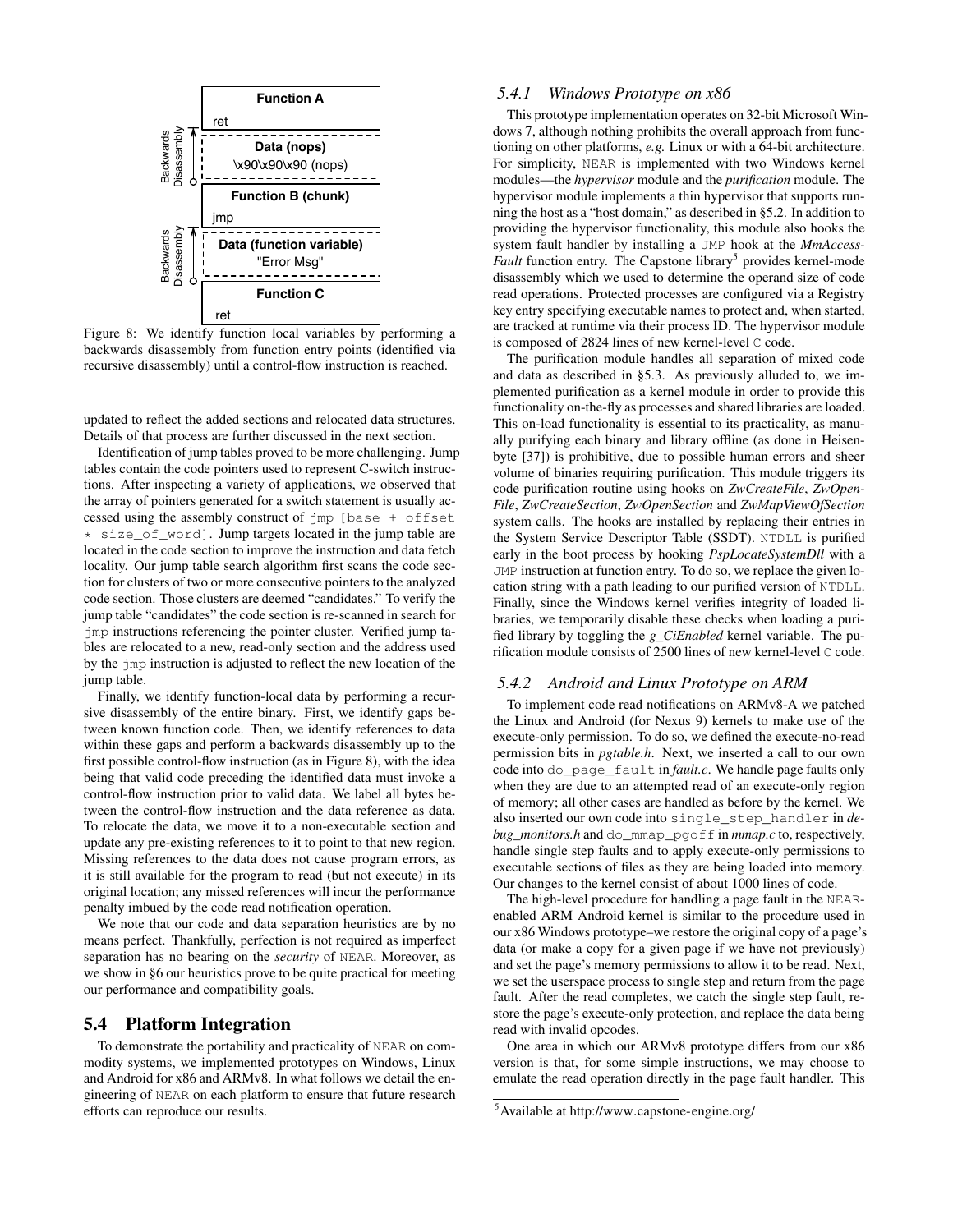improves performance of the emulated instructions because we no longer need to enable reading, single step, and restore execute-only permissions in order to perform a single read from memory, as all of these are relatively complex operations. The ARMv8 architecture is more conducive to the addition of basic emulation than x86 because instructions are fixed width and located at aligned offsets in memory. Additionally, the ARM architecture has a relatively limited set of instructions that are used to read from memory (generally grouped under the LDR assembler mnemonic). In our page fault handler, therefore, we read the instruction responsible for the faulting read and check it against a set of bitmasks to determine if it can be emulated. Simpler instructions, such as a single read from an unsigned PC-relative immediate offset, only require copying the data from the faulting address into a given register, which can be quickly determined by examining bits in the instruction. One convenient aspect of our approach is that we can leave more complicated instructions to be handled by the default single-step approach, rather than risk emulation mistakes or potential performance degradation in cases where emulation may be slower than single-stepping.

## 6. EVALUATION

For the experiments that follow, we evaluated our approach using a 32-bit version of Windows 7 Professional on a Dell Optiplex 990 powered by an Intel Core i7 CPU running at 3.4 GHz with 4GB of RAM. The system was configured to use only one physical core.

Recall that our goal is to provide a security guarantee wherein previously disclosed executable memory can not be executed. To test that the desired functionality was achieved, we implemented a naïve application that first reads memory from a location leaked via a memory disclosure and then attempts to directly invoke the function whose pointer was previously disclosed. Since the NEAR protection replaces the disclosed code with an invalid opcode (*i.e.,* HLT instruction), the operating system terminates the process raising the General Protection Fault (GPF) as soon as the control is transferred. Next, to further evaluate our ability to thwart advanced memory disclosure attacks, we also applied the same JIT-ROP style attack described in §3 that defeats XnR. In this case, Internet Explorer 10 and its prerequisite DLLs were protected using NEAR. The attack fails as soon as JIT-ROP [34] enters step ❷ of Figure 1.

The purification process separates different types of data embedded in the executable sections of programs. To gauge the impact that moving the different classes of data regions had on our runtime performance we re-examined all the CPU-SPEC 2006 benchmark programs. Curiously, we found that Imports and Exports directories and Import Address Tables were not present in the executable sections of these programs. This is because the C compiler provided with Microsoft Visual Studio 2013 places the aforementioned objects in a read-only section. Additionally, to our surprise, we observed no initialized data embedded in the text section of the benchmark binaries (unlike some of the real-world libraries (*e.g*., the cryptbase.dll and libmozglue.so examples in §5)). Jump tables, on the other hand, were prevalent, and their movement had a significant impact on our runtime performance.

Table 2 shows the number of jump tables that were found and purified by our discovery algorithm (see §5.3), their size in bytes, and the number of EPT faults triggered by a purified versus non-purified binary. The reason for the significant amount of faults triggered by h264ref benchmark was explained in section §5.3. Notice that for the sjeng benchmark the amount of EPT faults was reduced by six orders of magnitude—which directly translates into a reduction in runtime overhead from 4084.7% to 1.10%.

| <b>Benchmark</b>                                          | <b>EPT</b> faults | <b>EPT</b> faults | Jump   | Purified |
|-----------------------------------------------------------|-------------------|-------------------|--------|----------|
|                                                           | pre-purify        | post-purify       | tables | bytes    |
| 400.perlbench                                             | 1.7B              | 164.495           | 183    | 12651    |
| 401.bzip2                                                 | 2.5M              | 136,623           | 18     | 544      |
| $403.\text{gcc}$                                          | 600M              | 2.3M              | 1067   | 73927    |
| $429$ mcf                                                 | 175,562           | 2376              | 14     | 320      |
| 445.gobmk                                                 | 1.1M              | 127.343           | 51     | 2770     |
| 456.hmmer                                                 | 2.5M              | 1.6M              | 28     | 1012     |
| 458.sjeng                                                 | 1.6B              | 2405              | 31     | 948      |
| 464.h264ref                                               | 317M              | 25M               | 33     | 828      |
| 471.omnetpp                                               | 2.2M              | 100.349           | 38     | 1285     |
| 473.astar                                                 | 689,231           | 322,440           | 15     | 376      |
| 483.xalancbmk                                             | 1.7B              | 3.3M              | 146    | 5437     |
| IEv10                                                     | 16.6M             | 5.9M              | 1926   | 106679   |
| Table 2: Impact of purification on the selected programs. |                   |                   |        |          |

| <b>CPU SPEC</b>  | Heisenbyte    | <b>NEAR</b>   |
|------------------|---------------|---------------|
| benchmark        | (enforcement) | (enforcement) |
| 400.perlbench    | 61.57%        | 3.04%         |
| 401.bzip2        | $0.0\%$       | 1.21%         |
| $403.\text{gcc}$ | 35.64%        | 19.88%        |
| $429$ .mcf       | 19.26%        | 4.04%         |
| 445.gobmk        | 0.85%         | $0.99\%$      |
| 456.hmmer        | 6.86%         | 1.81%         |
| 458.sjeng        | 1.06%         | 1.10%         |
| 464.h264ref      | 0.23%         | 7.63%         |
| 471.omnetpp      | 11.44%        | 2.32%         |
| 473.astar        | 5.41%         | 2.13%         |
| 483.xalancbmk    | 36.15%        | 5.51%         |
| Average:         | 16.48%        | 5.72%         |
|                  |               | ۰.            |

Table 3: Performance overhead on x86.

Table 3 provides a performance comparison to the concurrent work reported by Tang et al. [37]. Our performance is significantly better than that of Heisenbyte, which we attribute to our efforts to better understand the intricacies of code and data intermingling, and take action to rectify that impact whenever possible. Our overhead ranges from  $0.99\%$  (for  $445$ , gobmk) to  $19.88\%$  (gcc).

To provide the reader with a better feel for the overhead of NEAR on real-world applications, we used an online browser benchmarking tool known as Peacekeeper. The Peacekeeper benchmark measures the performance of several aspects of a browser, including how quickly it renders HTML5 video, how well it performs 3D rendering, the speed of commonly used text parsing operations, and the time it takes to navigate to dynamically generated pages. In short, its tests measure the browser's ability to render and modify specific elements used in typical web pages, and does so by manipulating the DOM tree in real-time<sup>6</sup>. The results in Table 4 shows that our overhead (of 4.7%, on average) is barely noticeable on x86 for common browser-related tasks.

| Peacekeeper<br>Benchmark    | <b>Baseline</b> | <b>NEAR</b><br>Enforcement | % overhead |
|-----------------------------|-----------------|----------------------------|------------|
| Internet Explorer 10        | 2133            | 2020                       | 5.2%       |
| Google Chrome<br>v45.0.2454 | 3963            | 3788                       | $4.4\%$    |
| Mozilla Firefox<br>v41.0.11 | 4719            | 4285                       | $4.6\%$    |

Table 4: Browser performance benchmark results

6 See http://peacekeeper.futuremark.com/faq.action for more info.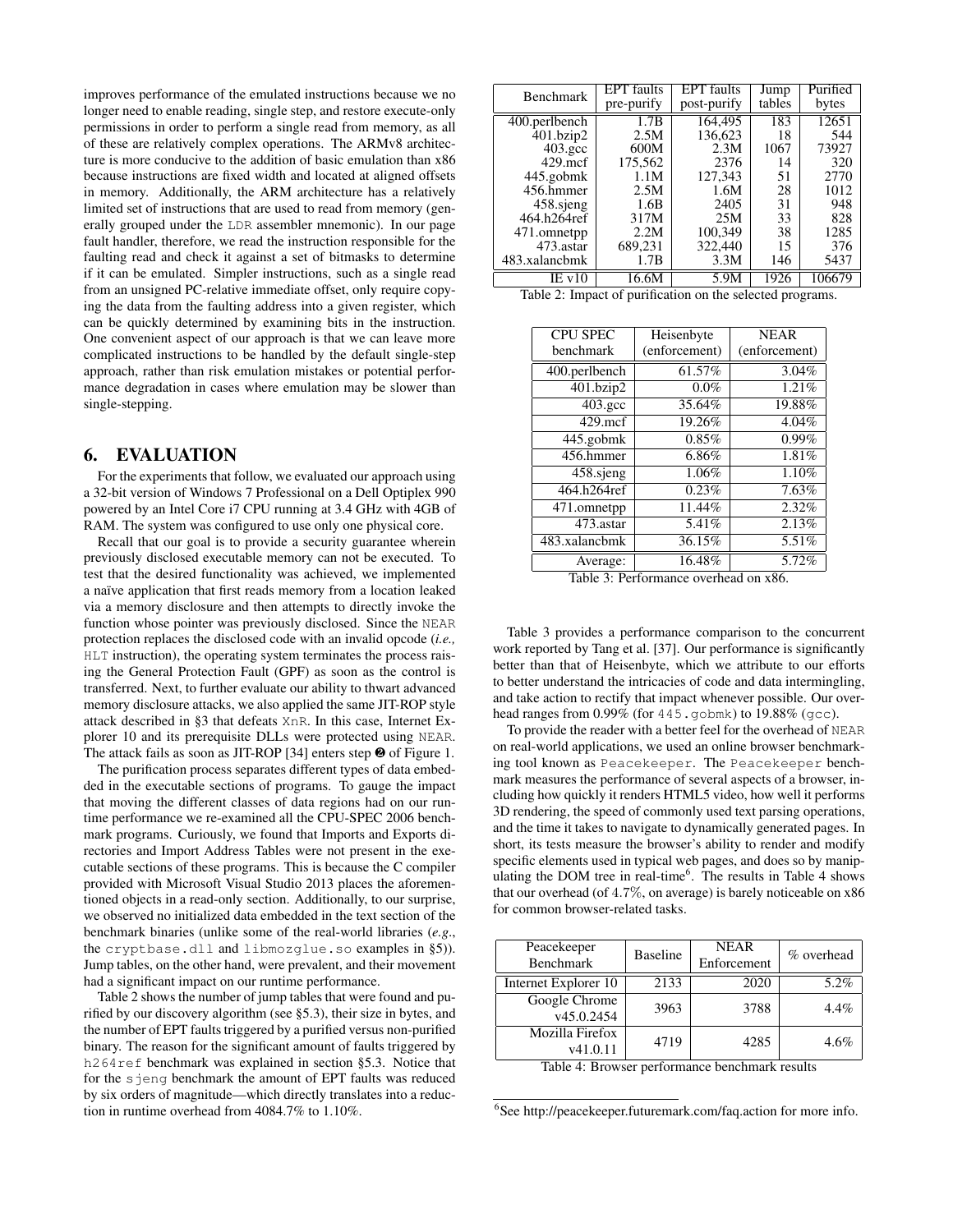Lastly, our empirical results in Table 5 show that NEAR incurs a modest memory overhead for protected processes. Recall that each executable page of a protected process must have a read-only copy created when the page is first rolled into memory. In the set of tested applications, we observed between 100 and 500 additional pages of memory created per process, which is insignificant when observed in the context of the size of the working set of these processes (*i.e.*, from 60 to 933 megabytes).

| <b>CPU SPEC</b><br>benchmark | Total memory (kB) | Allocated<br>due to NEAR (kB) |
|------------------------------|-------------------|-------------------------------|
| 400.perlbench                | 594,944           | 1352 (0.22%)                  |
| 401.bzip2                    | 876,544           | 448 (0.05%)                   |
| $403.\mathrm{gcc}$           | 954,368           | 1828 (0.19%)                  |
| $429$ .mcf                   | 864,256           | 424 (0.04%)                   |
| 445.gobmk                    | 29,696            | 1072 (3.6%)                   |
| 456.hmmer                    | 61,440            | 596 (0.97%)                   |
| 458 sjeng                    | 184,320           | 488 (0.26%)                   |
| 464.h264ref                  | 69,632            | 764 (1.09%)                   |
| 471.omnetpp                  | 124,928           | 1108 (0.88%)                  |
| 473.astar                    | 320,512           | 520 (0.16%)                   |
| 483.xalancbmk                | 348,160           | 1628 (0.46%)                  |

Table 5: Memory overhead

## 7. LIMITATIONS

Our proof-of-concept does not support writable pages and so does not presently offer protection for self modifying programs. That said, we expect that the protection model offered by NEAR may be extended to allow for writable code pages without changing the invariant that code cannot be executed after it was read.

Similar to XnR [4] and Heisenbyte [37], NEAR does not prevent indirect memory disclosure attacks such as return to libc [14] or COOP [28]. Protection against such attacks could be introduced with a significant performance impact using binary instrumentation to rewrite all the code pointers on the stack and the heap. However, NEAR offers an indirect protection against Blind ROP attacks [5]. The threat model of Blind ROP attack is different than JIT-ROP (*i.e.*, multiple disclosures crashing the process vs multiple disclosures without crashing a process). An adversary could potentially discover a useful ROP gadget, but attempts to execute the gadget would be thwarted by fine grained ASLR. That said, if the assumption in §4 about unloading and reloading of code from memory is violated, then both Heisenbyte and NEAR are subject to the codeinference attacks proposed recently by Snow et al. [33].

While NEAR delivers a solution to address the issue of mixed code and data, more research and engineering effort could be directed at the process of generating binaries. Previously, Backes et al. [4] suggested modifying the Linux linker to remove the nonexecutable header from executable section, while Crane et al. [12] proposed modifying the LLVM compiler to change the code emitted for jump tables. If such modifications are available, then our protection mechanism could be simplified even further.

## 8. CONCLUSION

We present a novel technique that prevents the execution of previously disclosed code. Our approach, dubbed *No-Execute-After-Read* (NEAR) thwarts a dominant class of attacks that rely on memory disclosures to disassemble code in memory in order to build a code-reuse attack [34]. We showed how using existing hardware primitives for x86 processors—as well as hardware support for ARMv8 memory permissions and recently introduced Intel Memory Protection Keys—NEAR can meet the three main factors that limit the wide spread adoption of security technologies [36]. Our protection is based on a strong security foundation, and our runtime overhead is comparable to, or better than, contemporary approaches that also aim to thwart memory disclosure attacks.

#### 9. CODE AVAILABILITY

To enable reproducibility of our results, and to encourage further research in this area, the thin hypervisor we developed for this work is available under an open source license at *github.com/uncseclab*

## 10. ACKNOWLEDGMENTS

We express our gratitude to Alex Blate, Michael Deakin, Kedrian James, Vance Miller, Micah Morton and Teryl Taylor for insightful discussions. We also thank the anonymous reviewers for their suggestions on how to improve the paper. This work is supported in part by the National Science Foundation under awards 1421703 and 1127361 (with a supplement from the Department of Homeland Security under its Transition to Practice program), and the Office of Naval Research under award N00014-15-1-2378. Any opinions, findings, and conclusions or recommendations expressed in this paper are those of the authors and do not necessarily reflect the views of the National Science Foundation, the Department of Homeland Security, or the Office of Naval Research.

#### References

- [1] M. Abadi, M. Budiu, U. Erlingsson, and J. Ligatti, "Controlflow integrity principles, implementations, and applications," *ACM Transactions on Information and Systems Security*, vol. 13, no. 1, pp. 1-40, 2009.
- [2] *ARM Cortex-A57 MPCore Processor Technical Reference Manual*, ARM, 2013.
- [3] M. Backes and S. Nürnberger, "Oxymoron: Making finegrained memory randomization practical by allowing code sharing," in *USENIX Security Symposium*, 2014, pp. 433–447.
- [4] M. Backes, T. Holz, B. Kollenda, P. Koppe, S. Nürnberger, and J. Pewny, "You can run but you can't read: Preventing disclosure exploits in executable code," in *ACM Conference on Computer and Communications Security*, 2014, pp. 1342– 1353.
- [5] A. Bittau, A. Belay, A. Mashtizadeh, D. Mazières, and D. Boneh, "Hacking blind," in *IEEE Symposium on Security and Privacy*, 2014, pp. 227–242.
- [6] D. Blazakis, "Interpreter exploitation: Pointer inference and jit spraying," in *Black Hat DC*, 2010.
- [7] T. K. Bletsch, X. Jiang, V. W. Freeh, and Z. Liang, "Jumporiented programming: a new class of code-reuse attack." in *ACM Symposium on Information, Computer and Communications Security*, 2011.
- [8] S. Brookes, R. Denz, M. Osterloh, and S. Taylor, "Exoshim: Preventing memory disclosure using execute-only kernel code," in *International Conference on Cyber Warfare and Security*, 2016.
- [9] N. Carlini, A. Barresi, M. Payer, D. Wagner, and T. R. Gross, "Control-flow bending: On the effectiveness of control-flow integrity," in *USENIX Security Symposium*, 2015, pp. 161– 176.
- [10] S. Checkoway, L. Davi, A. Dmitrienko, A.-R. Sadeghi, H. Shacham, and M. Winandy, "Return-oriented programming without returns," in *Proceedings of the 17th ACM conference on Computer and communications security*. ACM, 2010, pp. 559–572.